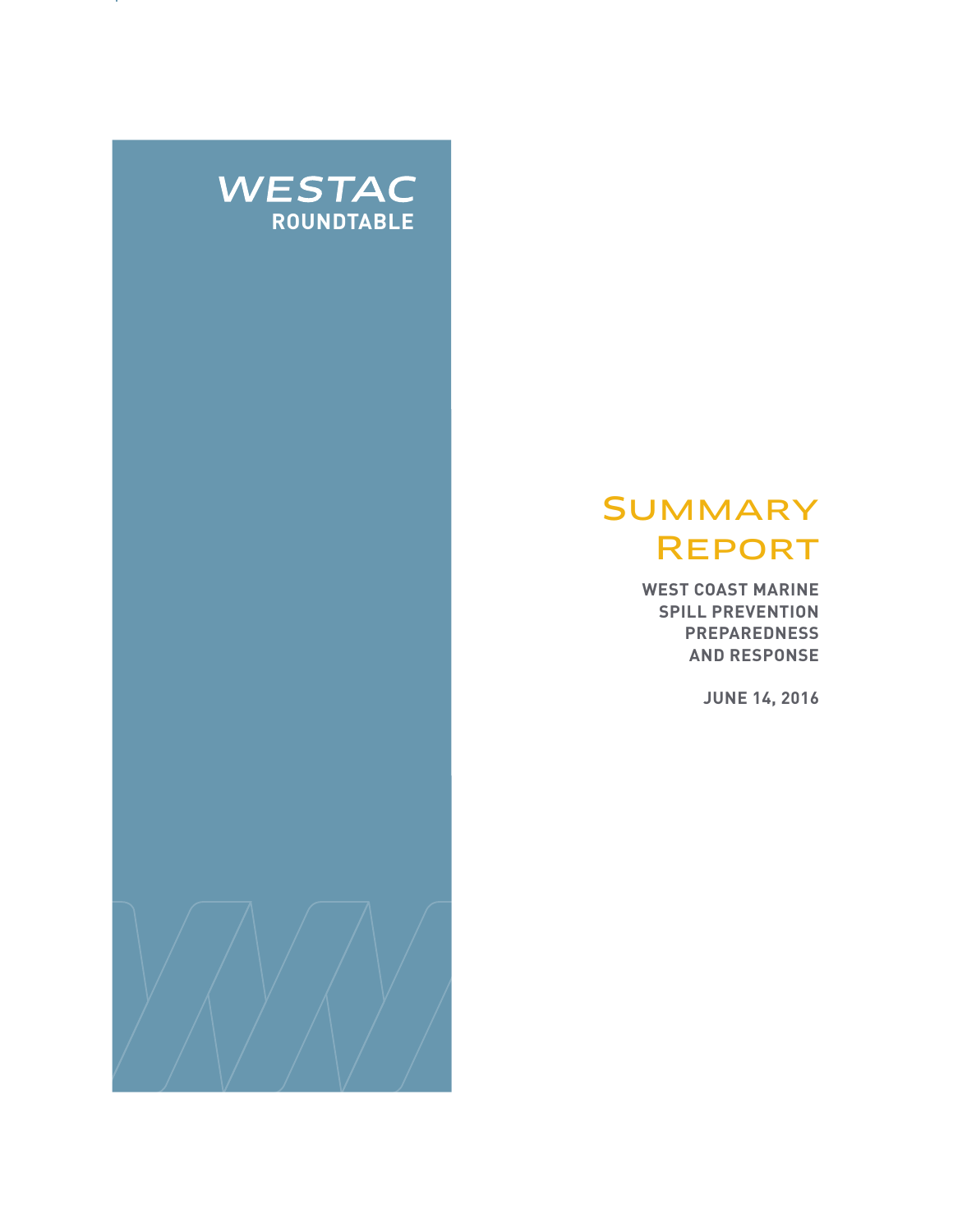*WESTAC thanks the following organizations for* jperih@westac.com *making this event possible: Cenovus Energy, Port of Prince Rupert, Port of Vancouver and Western Canada Marine Response Corporation.*

*WESTAC (Western Transportation Advisory Council) is an association of transportation leaders in business, labour and government from across Canada, with an interest in the long-term competitiveness of Western Canada's trade and transportation network. A neutral and trusted platform for over 40 years, the WESTAC forum hosts conversations on important issues in transportation and encourages collaboration on supply chain challenges.*

This document is a summary of a Roundtable event held on April 8, 2016 in Vancouver. Participants and WESTAC members have received copies. It aims to capture points expressed by presenters and participants at the meeting. It is not meant to be a comprehensive report and is produced under Chatham House Rule.

The summary contains no conclusions, recommendations or advice, nor does it necessarily represent the position or views of WESTAC or its members.

We thank all participants and presenters for joining the discussion and hope this summary contributes to open dialogue between stakeholders.

For further information or comments, please contact:

Jennifer Perih Manager, Communications and Member Engagement **WESTAC** 

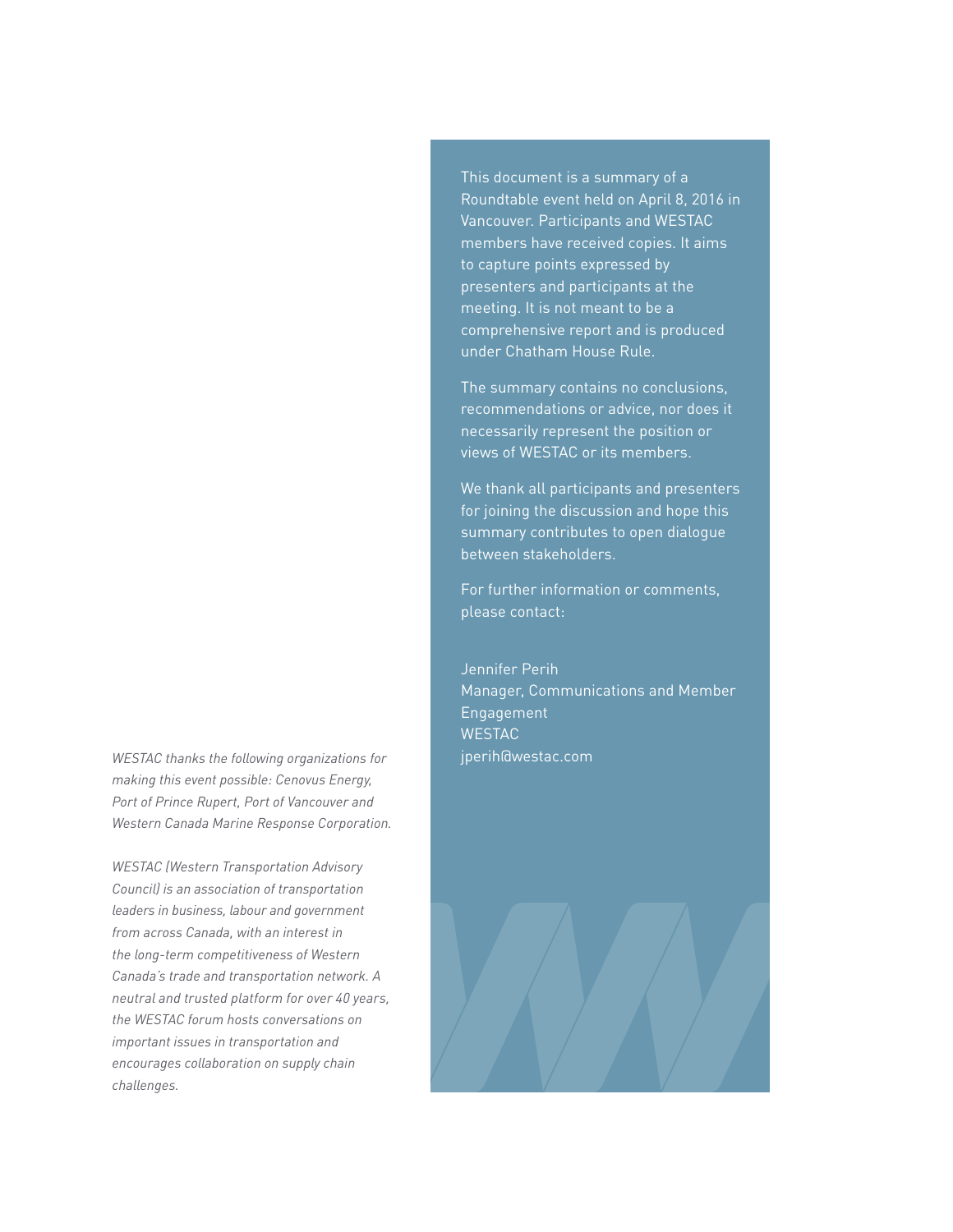### **INTRODUCTION**

In April 2016, WESTAC hosted a Roundtable to discuss the West Coast marine spill prevention, preparedness and response regime (the regime). The Roundtable's primary objective was to educate interested stakeholders on the status of the current regime and explore areas for improvement. The intent was to improve future conversations between stakeholders and decision-makers by providing a common understanding of the issues. A secondary intent of the Roundtable was to try and elicit the many different stakeholder perspectives on the issue to shape a world-leading marine safety regime for the West Coast that could be broadly supported. This paper summarizes the information presented as well as the discussions that took place.

#### **SHIFTING ENVIRONMENT**

The past several decades have seen significant improvements to the marine safety regime worldwide. Much of this improvement has come from new preventative measures such as mandatory pilotage in designated areas, compulsory double-hulled tankers and a wide range of regulatory tools implemented by domestic and international agencies. While the regime is continuously improving, there are increasing pressures from communities and stakeholders regarding local impacts of marine traffic.



#### Oil Spills & Seaborne Volumes

#### *"Are you looking at cumulative impacts of marine traffic?"*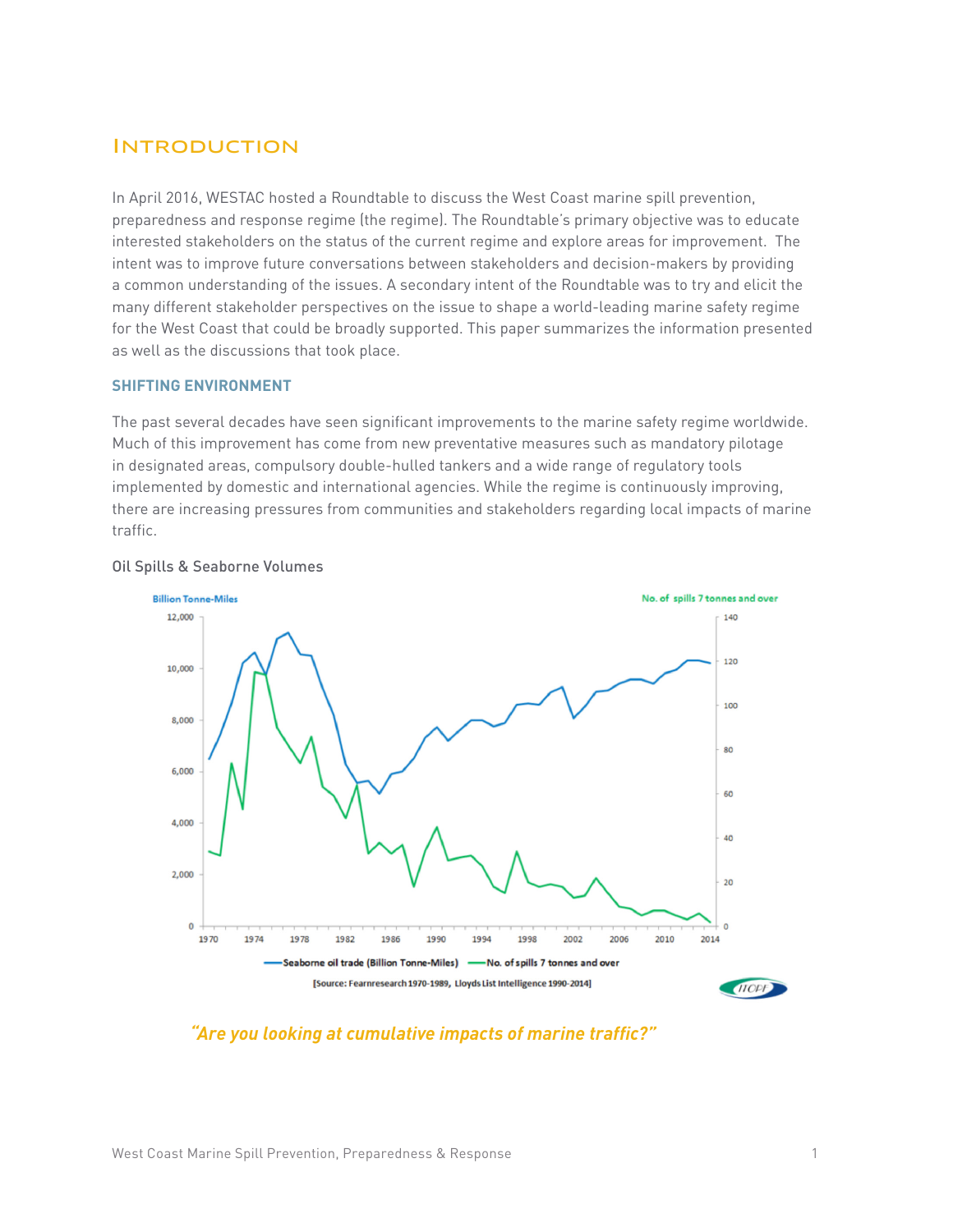#### **SHIFTING ENVIRONMENT (cont)**

The traditional framework of "consult and inform" is being challenged by groups who consider themselves stakeholders. These include municipal or community-based organizations, as well as First Nations, who want involvement in the decision-making bodies and processes that constitute the regime. Broadening the collaborative aspects of the regime will require a new and improved focus on coordination, engagement and communication and could alter the framework within which the regime is conceived and practiced.

Secondly, the election of a new government in Ottawa has created some uncertainty going forward. The government has made two new commitments to improve marine safety and to develop an approach to implement a moratorium on crude oil tankers in Northern BC waters. The government has committed to engaging stakeholders, the public and Indigenous communities and work is underway in that regard. Currently, the terms or modalities concerning permissible vessels and products or the limits of the geographic area in which they will operate have not been defined. Participants at the Roundtable noted that timely clarification is needed.

## *"The general public is looking for a tightly regulated regime and full compliance with whatever regulations are put in place."*

Finally, West Coast tanker movements are expected to grow significantly, pending construction of one or more LNG plants and new or expanded pipeline facilities. The Northern Gateway project will add approximately 220 tanker calls annually, while the Trans Mountain pipeline expansion project will add approximately 350 tanker calls annually. In the run-up to this change, the regime needs to prepare for the shifting demands related to this traffic, such as response capacity and regulatory coordination. This change also requires more robust communication with the public, as the public looks for rigorous regulation of and compliance by the commercial marine sector.

It became clear during the Roundtable, coordination and communication remain some of the largest challenges facing the regime.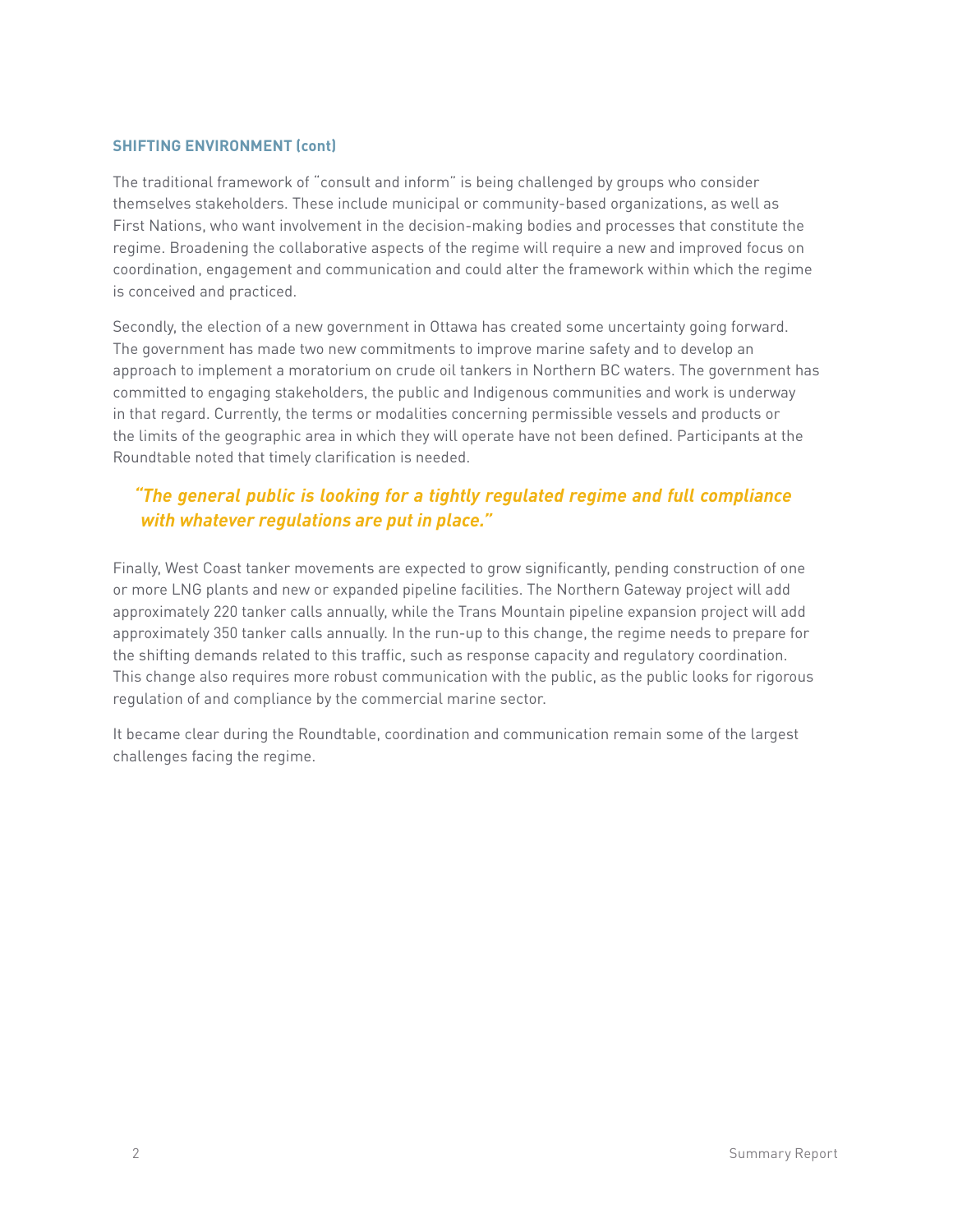# THE MARINE SAFETY REGIME - STAKEHOLDER ROLES

#### **1. Domestic Regulatory Agencies**

The following table identifies the multiple agencies with a role in the regulation of the marine industry and shipping sector in Canada. It offers a quick glimpse into the basic responsibilities of each agency and highlights some ongoing considerations for improvement and communication as identified throughout the Roundtable.

| <b>Government Agency</b>                                     | <b>Responsibilities</b>                                                                                                                                                                                                                                                                                                    | <b>Ongoing Considerations</b>                                                                                                                                                                                                                                                                                                      |
|--------------------------------------------------------------|----------------------------------------------------------------------------------------------------------------------------------------------------------------------------------------------------------------------------------------------------------------------------------------------------------------------------|------------------------------------------------------------------------------------------------------------------------------------------------------------------------------------------------------------------------------------------------------------------------------------------------------------------------------------|
| Transport Canada (TC)                                        | Lead regulatory agency; establishes<br>legislative framework and policies for the<br>shipping sector<br>• Conducts regime review<br>• Certifies Response Organizations (ROs)<br>" Example of current project: Area<br>Response Planning pilot project with<br>West Coast Marine Response Corporation<br>taking a lead role | Uncertainty about new policy/<br>programs, e.g. moratorium;<br>balancing environmental and<br>economic interests; inter-agency<br>coordination and jurisdictions;<br>adequacy of communication about<br>initiatives to improve regime.                                                                                             |
| Canadian Coast Guard<br><b>ICCGI</b>                         | · Delivers Environmental Response<br>Program for TC and lead agency to ensure<br>appropriate response<br>Responds to minor spills<br>" Will lead response if no responsible party<br>identified<br>Leads cross-border exercises and<br>international mutual aid agreements                                                 | Chronic underfunding; lack of<br>coordination with other responders;<br>outdated equipment and response<br>plans; uncertainty among partners<br>about roles within Unified Command<br>System (UCS) and Incident Command<br>System (ICS); shared understanding<br>about "reasonable" response; better<br>communication with public. |
| Environment Canada/<br>Department of<br>Fisheries and Oceans | Assists with mapping and shoreline<br>assessments<br>Assists in identifying priorities<br>• Research                                                                                                                                                                                                                       | Need to fill knowledge gaps that<br>threaten the effectiveness of<br>response and restoration, such as<br>research into non-conventional<br>petroleum products, marine impacts<br>of oil.                                                                                                                                          |
| <b>BC Ministry of</b><br>Environment                         | Involved in all incidents affecting<br>foreshore, terrestrial spills                                                                                                                                                                                                                                                       | Current regime inadequate to meet<br>forecasted growth in commodity<br>shipments. Reworking spill response<br>regime.                                                                                                                                                                                                              |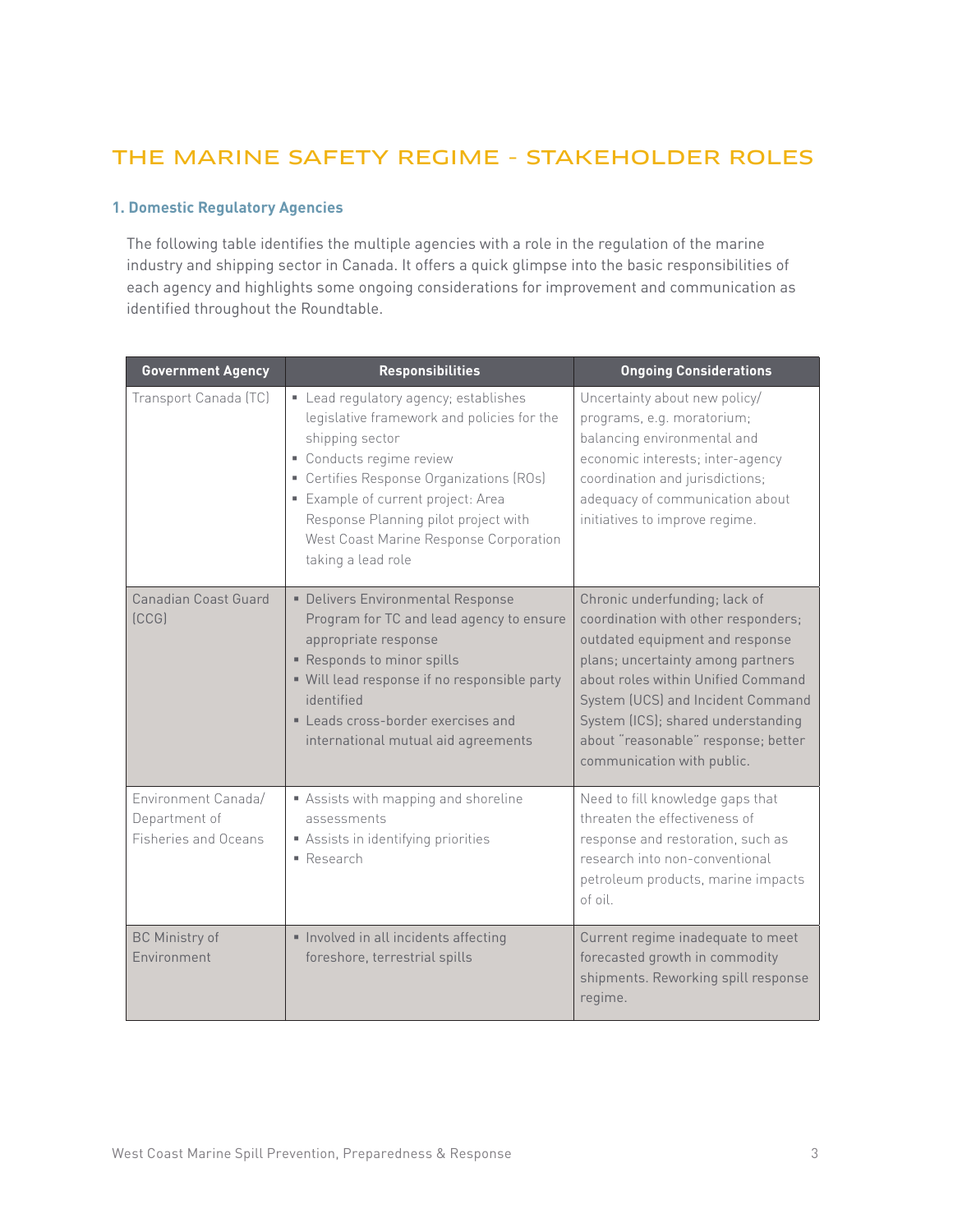#### **1. Domestic Regulatory Agencies (cont)**

#### RESPONSE TO CHALLENGES

Discussions and presentations at the Roundtable identified some deficiencies like those manifested in recent incidents (see *Canadian Coast Guard Develops New Response Model,* pg 6) that require attention. Also critical is the need to devise and implement new or improved measures in response to both ongoing and new challenges facing the marine safety regime; some suggested priorities were:

- define the terms of a North Coast tanker moratorium and other announced federal priorities
- coordinate stakeholder roles in spill response
- **resolve jurisdictional overlaps**
- continue review/launch of measures through the federal multi-departmental, Director Generallevel committee
- reverse chronic underfunding of CCG (as recommended in the *Canada Transportation Act Review Report* and by the Tanker Safety Expert Panel)
- improve communication about regime improvements and between stakeholder groups
- review the inclusion and nature of participation of non-governmental stakeholders in the regime

#### **BC'S SPILL RESPONSE REGIME INITIATIVE**

The BC Government has proposed amendments to the *Environmental Management Act* and proposed new regulations for spill preparedness and response. Most of the work is land-based but there are some overlays into the marine environment. For example, if a substance spills on land and moves into the marine environment or if a marine spill moves onto land it will trigger the BC Response Regime. This is a continuation of work in Cabinet and the five conditions for heavy oil pipeline development outlined in 2012.

A review of the current marine spill response regime review was triggered by forecasted growth in short-andmedium-term commodity shipments. The initiative began with the publication of the three-volume Nuka reports, completed in 2013 (updated 2015). Based on these findings, the Government of BC began formulating a new spill response regime. The objectives were to create an industry-funded, provincially certified Preparedness and Response Organization and devise new funding mechanisms. The new regime will not duplicate existing regulatory powers, manufacture unnecessary rules or add unnecessary costs. The design of the regime is based on principles such as 'polluter pays', 'risk-based' and heavy industry participation with strong government oversight.

Legislation concerning new requirements for preparedness, response and recovery (Bill 21) was introduced in February 2015. The Ministry of Environment is currently engaged in consultation with technical experts, the public and First Nations stakeholders. The Government anticipates completion of the regulations and launch of the final regime in spring 2017.

Reference Links:

West Coast Spill Response Study (Nuka Report), Volume I: *http://bit.ly/1hDibmR*  West Coast Spill Response Study, Volume 2: *http://bit.ly/1MKGinA*  West Coast Spill Response Study, Volume 3: *http://bit.ly/1e9uVzf*  Update to West Coast Spill Response Study (Volume 3): *http://bit.ly/1qF8JJh*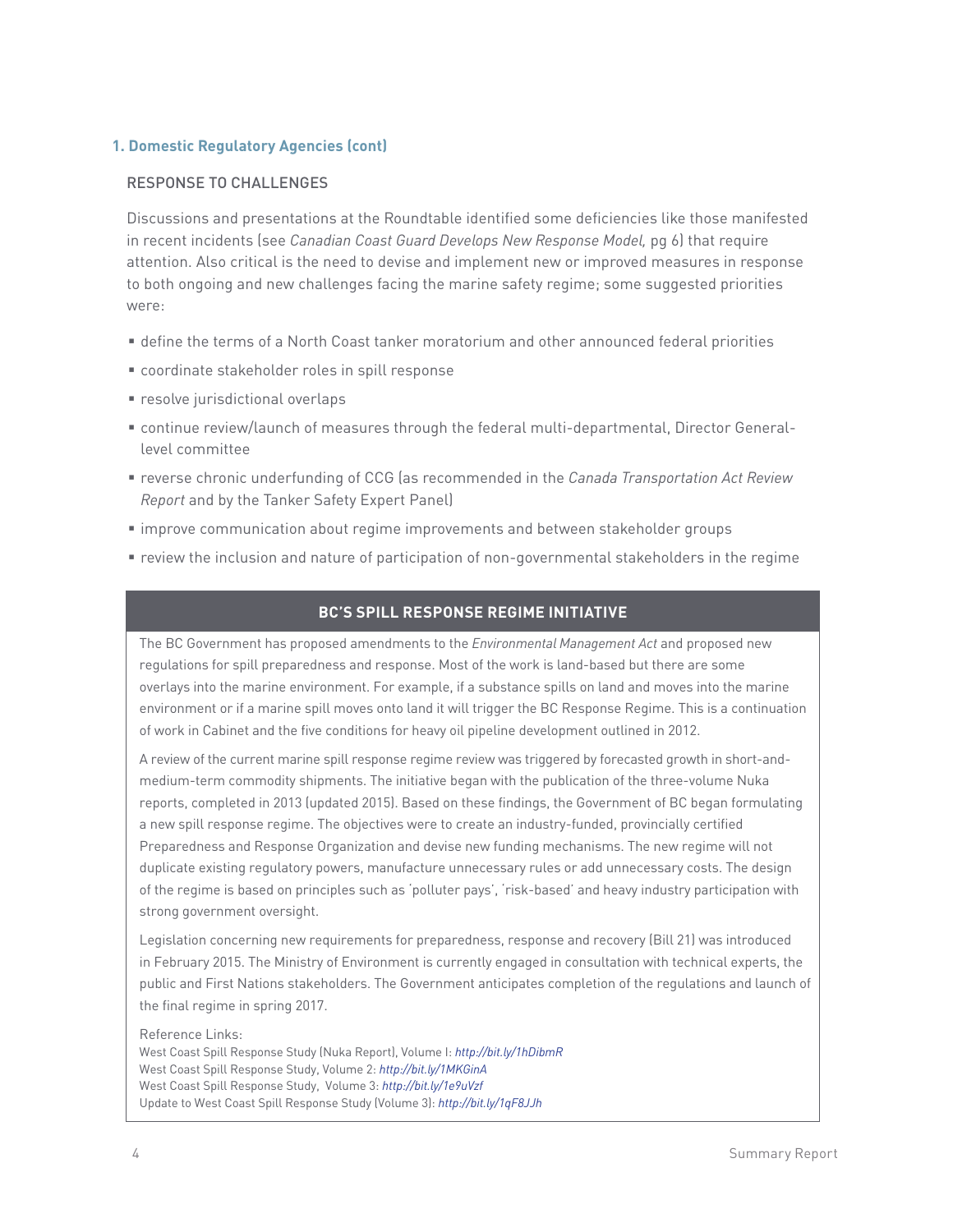#### **2. Responding Organization**

The West Coast Marine Response Corporation (WCMRC) is the only Transport Canada-certified Response Organization on the West Coast. They are charged with response planning and with maintaining the personnel and equipment required to meet Transport Canada's designated response times and capabilities. They are largely funded by industry members (vessels as defined under the *Canada Shipping Act* 2001), subscribers (those not required to subscribe under the Act, e.g. port authorities or seaplane companies), and through third-party agreements arranged at the time of a spill.

WCMRC is undertaking some changes to their operations, arising from regularly mandated updates of their response protocols as well as to shifts in the operating environment. For example, they are moving from using a network of sub-contractors towards more permanent staff. They are acquiring new equipment, such as skimmers, and setting up new depots and docking facilities, such as one at the base of Commissioner Street in Vancouver. WCMRC is also making plans for additional response capacity to address the potential expansion of the Trans Mountain pipeline and any associated risks.

*"The current western industry spill response framework is already significantly ahead of other Canadian and international jurisdictions – and the industry is strongly committed to continuous improvement and open to feedback, which should be recognized as important steps in building a strong safety regime."*

#### **3. Other Stakeholders**

The current regime does not optimize, or in some cases involve the participation of a number of groups or organizations with a legitimate stake in a range of areas that includes preparation, response, restoration and liability. This was reflected during the Roundtable through queries and comments related to who and what defines marine safety and restoration, what should be the involvement of First Nations and local municipalities in planning and response, and other related issues. See *Survey of Attitudes Towards Shipping* (Clear Seas Centre for Responsible Shipping): *http://bit.ly/1qF9kL8*

About one hundred First Nations communities have vital economic, cultural and spiritual stakes both traditional and statutory — in the protection of BC's marine coastal waters and foreshore. They have demonstrated their operational effectiveness in the response to incidents, as shown in the critical roles various First Nations communities played in the tragedies of the *M/V Queen of the North*  and the *M/V Leviathan*. And yet to date, their role within the marine safety regime has been primarily consultative, a role that does not adequately reflect or integrate their interests with respect to the protection and recovery of the marine environment.

*"First Nations and communities tend to look at marine safety as a holistic approach to the marine environment — it is much more than just incident response. It would be helpful to broaden the conversation to include safety and certainty for other marine industries…as well as environmental, socio-economic stewardship and community engagement."*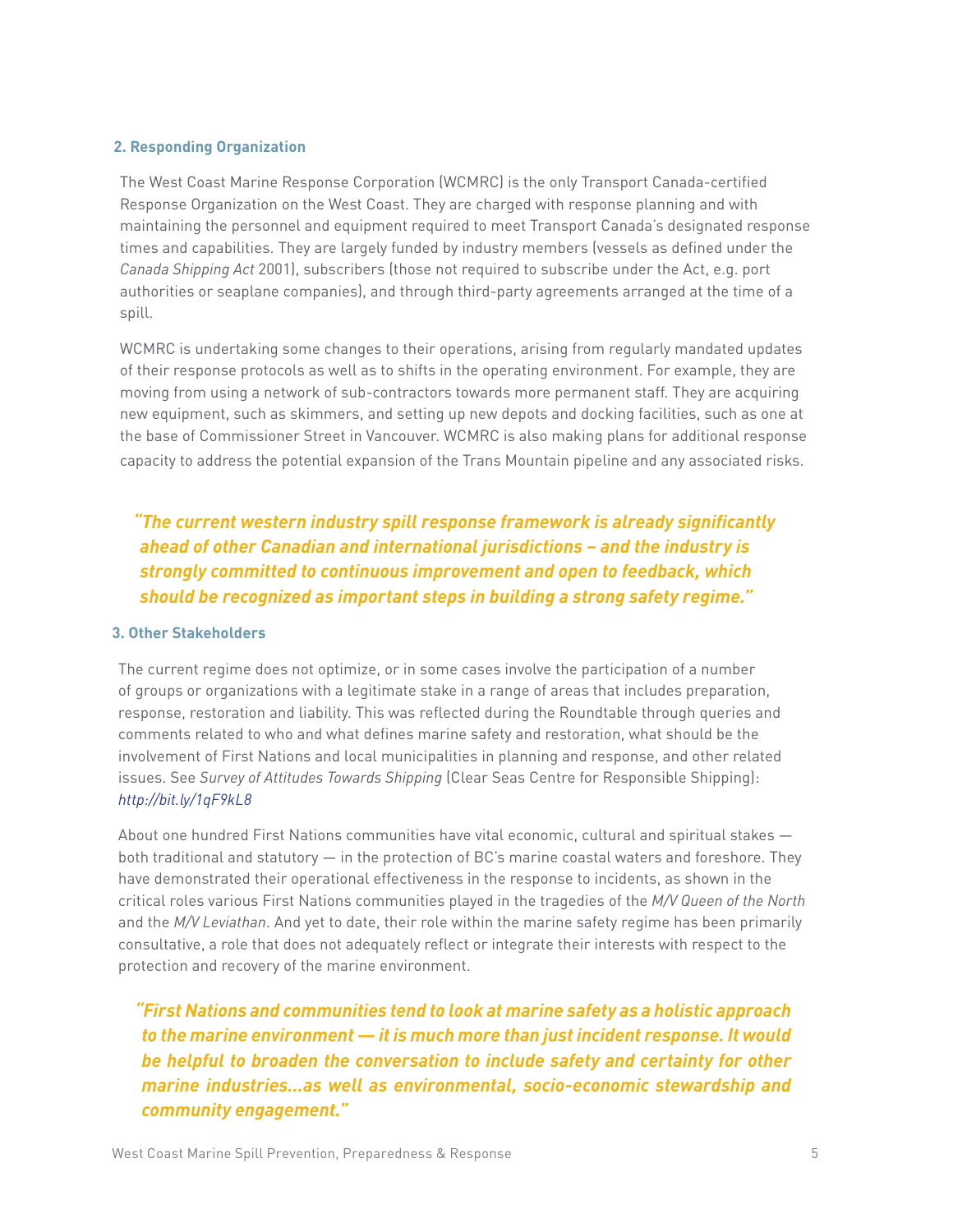#### **3. Other Stakeholders (cont)**

Local community members and municipalities are also looking for greater integration of their values within the safety framework, regarding how protection and recovery are defined as well as in the operational and consultative roles they play. Their roles have long been on the sidelines, even as their interests are affected or are at stake. Regulatory and other stakeholders like the Responding Organization are beginning to improve consultation with these groups, but much work and a re-envisioning of the marine safety framework to one that includes all stakeholders will be required to create a more fully integrated system.

#### **CANADIAN COAST GUARD DEVELOPS NEW RESPONSE MODEL**

The *M/V Marathassa* incident, involving the discharge of an unknown quantity of intermediate fuel oil in the Port of Vancouver, revealed a number of deficiencies in existing response protocols, many of which were related to coordination among interested parties and communication with the full range of stakeholders in the event of a maritime emergency. Drawing on the recommendations provided in an independent review (the "Butler Report") that analyzed the response, CCG has worked with multiple stakeholders to develop the Greater Vancouver Integrated Response Plan. This Plan is designed to improve alerting processes, assessment, communication and coordination between multiple stakeholders. Following tests in the spring of 2016, the Plan will be finalized and the model adopted for use in other major Canadian ports. It will be updated continuously through annual exercises, to ensure that it remains current and "evergreen."

Independent Review of the M/V Marathassa Fuel Oil Spill Environmental Response Operation: *http://bit.ly/1VRMmMk* 

*"The biggest issue regarding public trust has been the lack of leadership on the part of the federal government… Where's the commitment to dedicate resources to the Coast Guard, so it has the personnel and equipment to deal with [response]?"*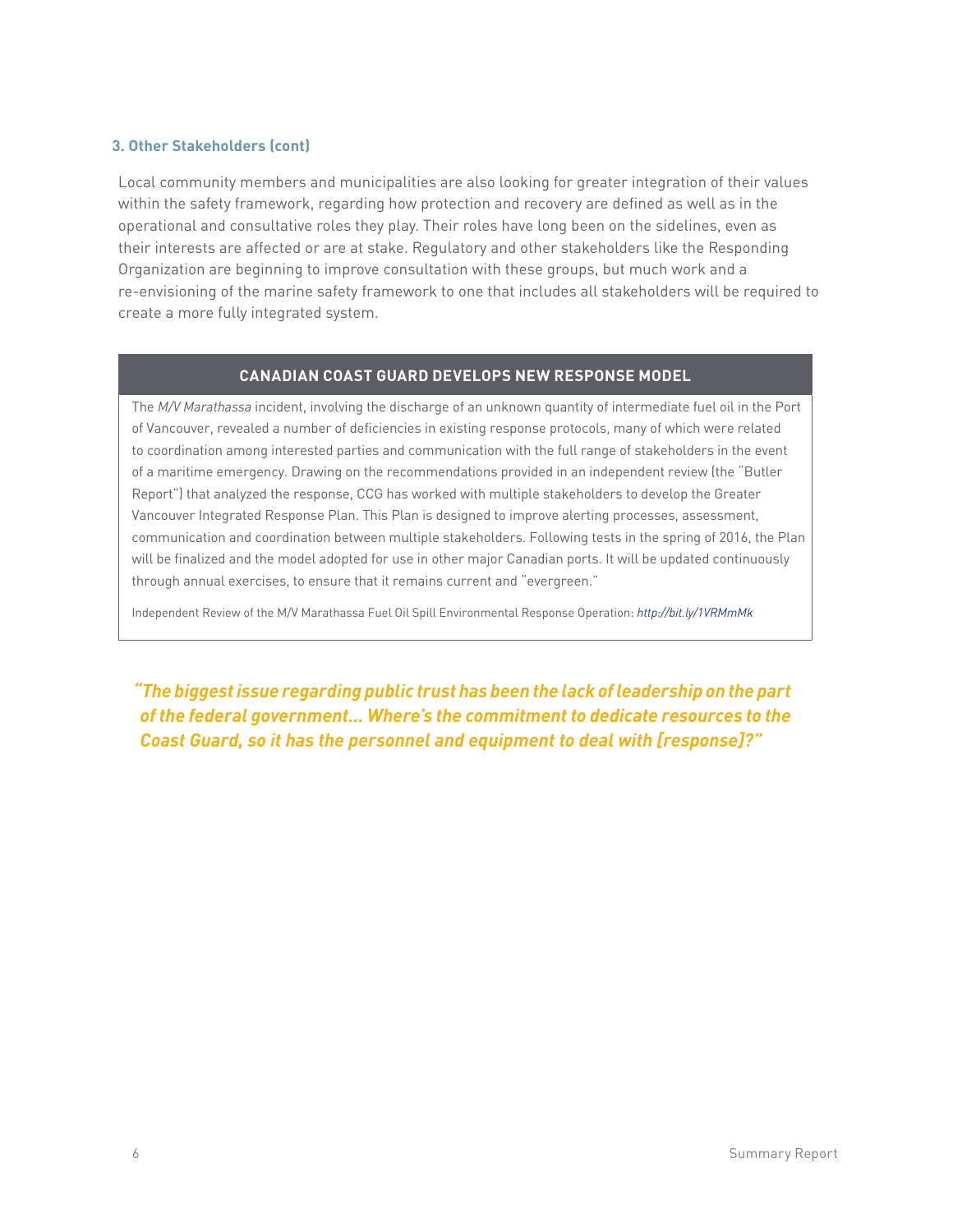# **PROCESS**

#### **1. Prevention Measures**

*"We are facing a demographic crisis in the general population regarding the availability of skilled mariners who are essential to a safety regime. This must be taken into consideration in any informed conversation on spill response. However, there is also an opportunity to find the capacity from within the First Nations communities."*

| <b>Preventative</b>   | <b>Agency</b>                                                   | <b>Responsibility</b>                                                                                                                                                                                                                                                                                                                                                                                                                                                                                                                                                                                                                            | <b>Ongoing Considerations</b>                                                                                                                                                                                                                                                                     |
|-----------------------|-----------------------------------------------------------------|--------------------------------------------------------------------------------------------------------------------------------------------------------------------------------------------------------------------------------------------------------------------------------------------------------------------------------------------------------------------------------------------------------------------------------------------------------------------------------------------------------------------------------------------------------------------------------------------------------------------------------------------------|---------------------------------------------------------------------------------------------------------------------------------------------------------------------------------------------------------------------------------------------------------------------------------------------------|
| Pilots                | Pacific<br>Pilotage<br>Authority &<br><b>BC Coast</b><br>Pilots | Provide pilotage to all vessels over 350 GT<br>operating within Compulsory Pilotage Areas<br>(defined by Transport Canada). Provide consultation<br>on proposed projects.                                                                                                                                                                                                                                                                                                                                                                                                                                                                        | Spending significant time<br>working with energy project<br>proponents, hiring new pilots<br>and investing significantly<br>in their training, yet don't<br>have a single new confirmed<br>project. Have taken a huge<br>risk in developing senior pilots<br>capable of handling larger<br>ships. |
| Port State<br>Control | Transport<br>Canada                                             | As a Port State, Canada conducts foreign ship<br>inspections under international Memorandums<br>of Understanding for Port State Control (PSC).<br>Canada is signatory to Paris and Tokyo MoU.<br>PSC inspections are done against International<br>Maritime Organization requirements and will<br>identify if there is a deficiency needing to be fixed<br>or if serious, detain the vessel until all deficiencies<br>are rectified. Member countries have agreed<br>to collaborate and share vessel information<br>and conduct inspections based on risk within a<br>geographical region, so as to target and eliminate<br>substandard vessels. | Given the competitiveness<br>of shipping and 'just in time'<br>modality, what is legitimate in<br>terms of a cause to detain?                                                                                                                                                                     |
| Navigational<br>Aids  | Canadian<br>Coast<br>Guard<br>& Port<br>Authorities             | Install and maintain navigational aids.                                                                                                                                                                                                                                                                                                                                                                                                                                                                                                                                                                                                          | Requires ongoing funding.                                                                                                                                                                                                                                                                         |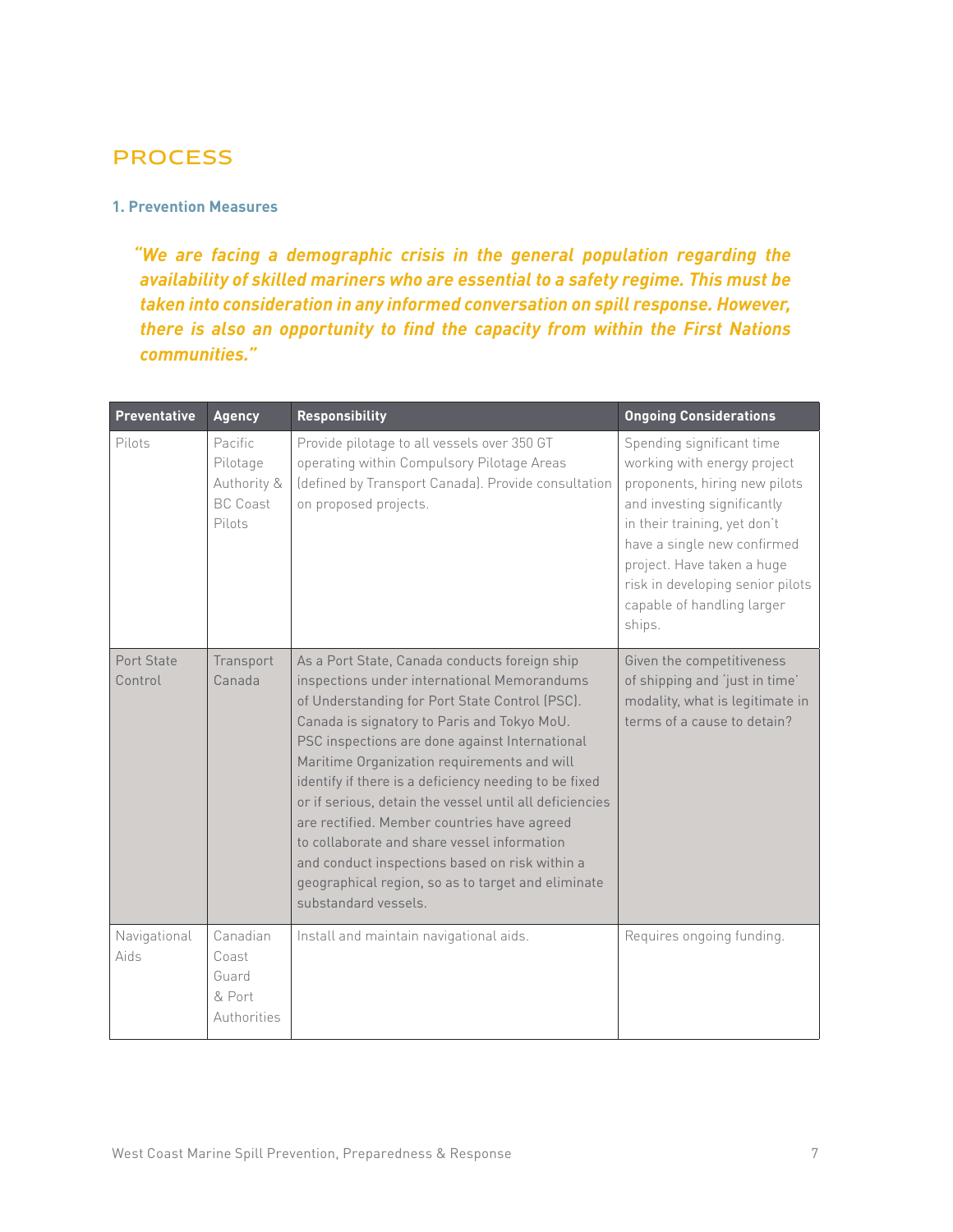#### **1. Prevention Measures (cont)**

In addition to the measures above Port Authorities along the Coast have developed processes and made investments to prevent accidents:

Port of Prince Rupert: New radar system installed that will provide shore based radar coverage extending to the northeast of Haida Gwaii as far north as the Alaskan border covering port and approaches as part of Motor Vessel Traffic System. Fused with Automatic Identification System (AIS) data, the radar will enhance the ability to prevent and respond to accidents, as well as detect oil spills. Port also purchased additional harbour vessels, implemented new e-navigation measures including tide and water monitoring, new navigational aids (with CCG), and working on providing more education for transiting vessels.

Nanaimo Port Authority: Uses Marine Domain Awareness (MDA), a vessel monitoring system incorporating a broad range of radar, AIS, thermal cameras and other data sets to optimize awareness of common operating picture. Also using Area of Interest, in addition to Area of Responsibility.

Port of Vancouver: Sets out regulations in Port Information Guide. Special local areas designated Marine Restricted Areas, e.g. below 2nd Narrows bridge. Harbour vessels provide 'eyes and ears on the water', as well as multi-layered MDA system collating data. Have set up Marine Emergency Response Coordination Committee.

#### **2. Response**

The response to a spill is currently based on the widely used Incident Command System (ICS) model, an international, standardized and scalable approach to the command, control, and coordination of emergency response. It draws on the Unified Command System hierarchy, within which responders from multiple agencies collaborate for an effective response. The collaboration occurs between the responsible party, the Response Organization, regulatory agencies at federal, provincial and municipal levels and First Nations.

### *"Every inch of the west coast is under aboriginal title… First Nations still live in and protect much of the coastline…but because many are not party to any treaties, they are not at the table. It's a shame as they are stewards of the coast. "*

During the discussion period at the session, two distinct models for response management were considered. One model involves the creation of a single Maritime Safety Agency with clear lines of command and more efficient management of stakeholder issues. Another model is based on a collaborative response regime jointly administered by federal and provincial governments. This regime is modelled in many places, but the Australian and Norwegian examples were mentioned.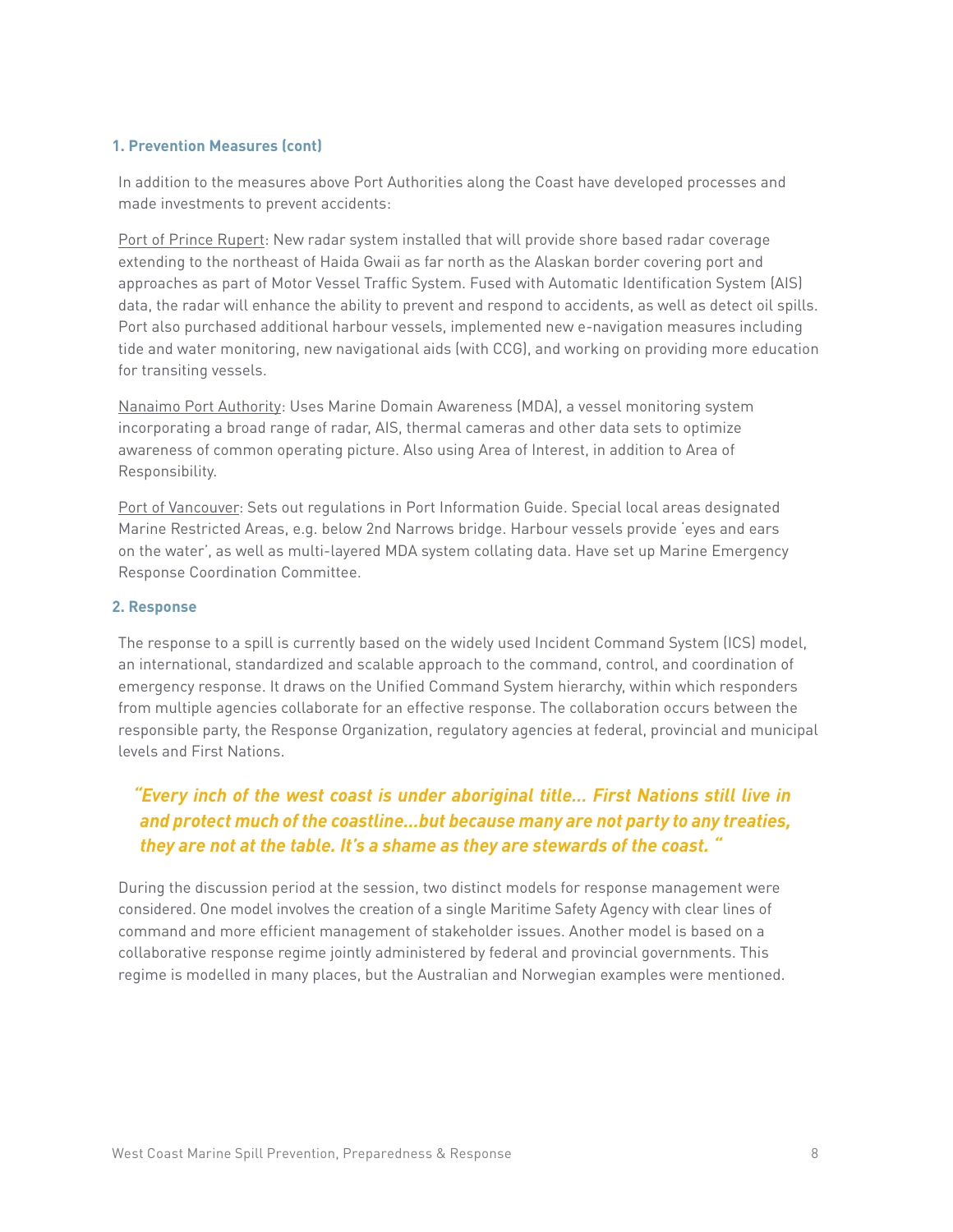

#### **INCIDENT RESPONSE**

(see flowchart above). Transport Canada supports the recommendations in the Tanker Safety Expert Panel reports, including the localization of response according to geographical areas. This involves leveraging local knowledge and resources to mitigate area-specific risks and prepare specialized responses.

Response times are regulated by Transport Canada, although the industry has called for reduced response times in certain areas. Currently, the Port of Vancouver is the only designated port with a 6-hour window for response (average actual response time by WCMRC is one hour). Response to spills within the South Coast must occur within either an 18- or 72-hour window. WCMRC has negotiated a proposed geographic area of response for the Port of Vancouver and lower South Coast with Trans Mountain. The agreement provides for a 2-hour window of response within the Port of Vancouver and a 6-hour window for the tanker route.

WCMRC tried to benchmark response according to world-leading standards but determined that "Best Practices" within a specific jurisdiction were more effective. This was corroborated in the Nuka Report commissioned by the BC Ministry of Environment. This approach is the basis for WCMRC's Coastal Protection Program, which involves the creation of a Geographic Response Mapping Tool. This mapping system collates confirmed local data about environmentally and culturally sensitive sites. WCMRC will eventually create a public portal for the tool.

*Tanker Safety Expert Panel, Phase I report: http://bit.ly/1VEp4LQ Tanker Safety Expert Panel, Phase II report: http://bit.ly/1WfFwRh*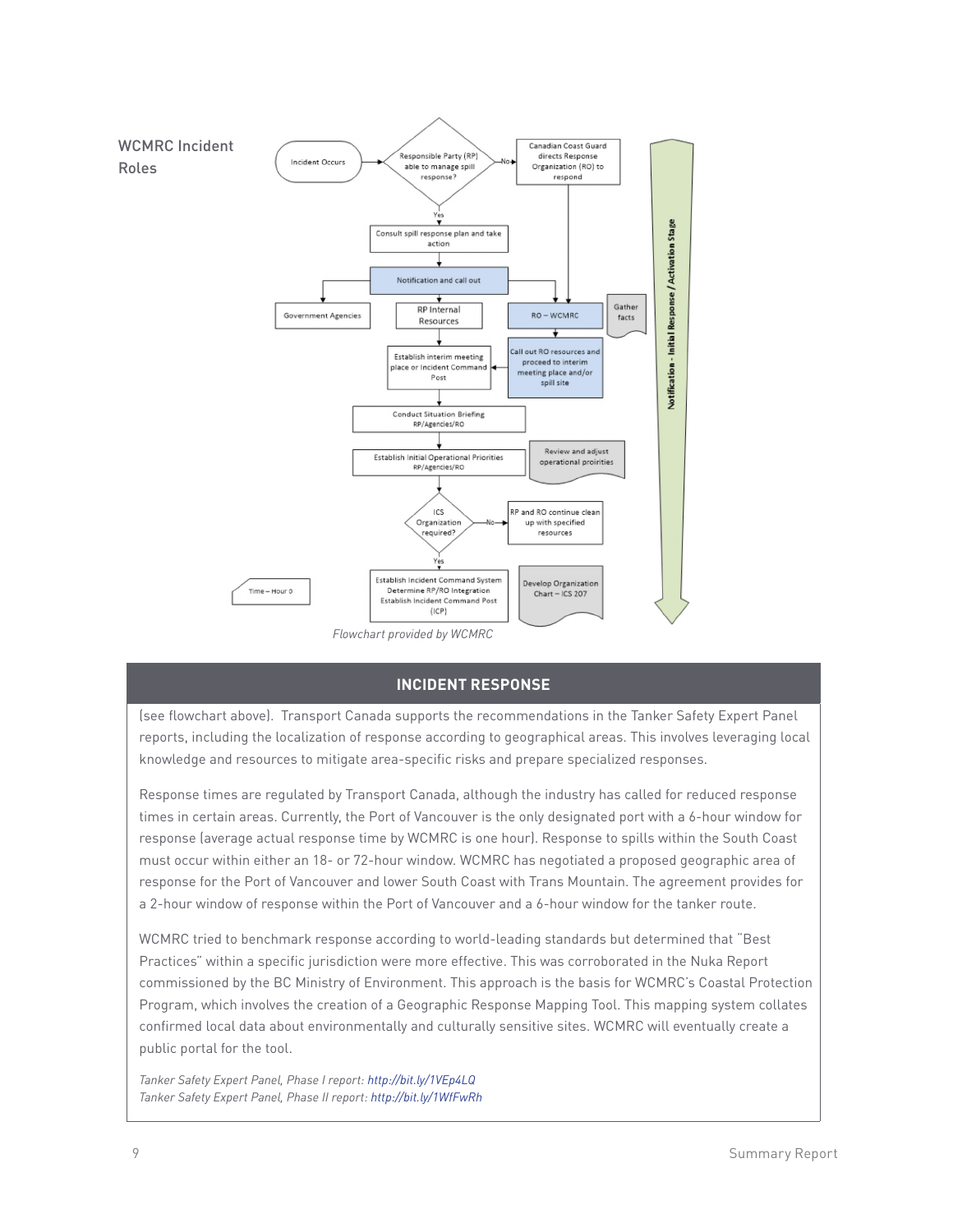#### **2. Response (cont)**

Best practices for spill response are in line with guidelines for offshore installations published by IPEICA (the global oil and gas industry association for environmental and social issues) and the International Maritime Organization (IMO). IPEICA Oil Spill Project: http://www.oilspillresponseproject.org/.

#### **3. Testing and Validation**

Validation of planning and response strategies is critical in assessing the viability of response plans. Excellent validation guidelines (Readiness Evaluation Tools for Oil Spills/RETOS) were created by ARPEL, the Regional Association of Oil, Gas and Biofuels Sector in Latin America and the Caribbean. It is critical that the results of validation exercises are communicated to the public, to promote awareness and understanding of the regime. ARPEL: https://www.arpel.org/

Testing of equipment and capacity is also important to ensuring the greatest possible mitigation of risks in both response and restoration. Modelling and field-tests using data for actual geographical and weather-related conditions, actual material samples and concentrations, varying spill volumes and other variables are the best way to validate capacity and capability under real-world conditions. Testing skimmer equipment using an actual contaminant material (not just plain water) is the only valid way to assess the effectiveness of the equipment and set up procedures to mitigate risk. This approach has been successfully adopted in Norway.

#### **4. Restoration**

WCMRC is continually reviewing its response protocols, timing, equipment and personnel. It has devised the Coastal Protection Program in consultation with First Nations and local communities to identify the location of critical environmental and cultural assets. It's also looking at adding programs like raptor hazing and K9 Shoreline Clean-up and Assessment Technique (SCAT) teams to enhance restoration methods and outcomes.

Consideration should also be given to a newer approach to strategic response and restoration planning based upon a Net Environmental Benefit Analysis (NEBA). Where, traditionally, response and restoration strategies have been chosen based on efficiency or costs, NEBA is an analysis of different response and restoration options designed to identify those with the least environmental and socioeconomic impacts.

### *"How are the consequences [of spills] on communities going to be integrated into risk assessments?"*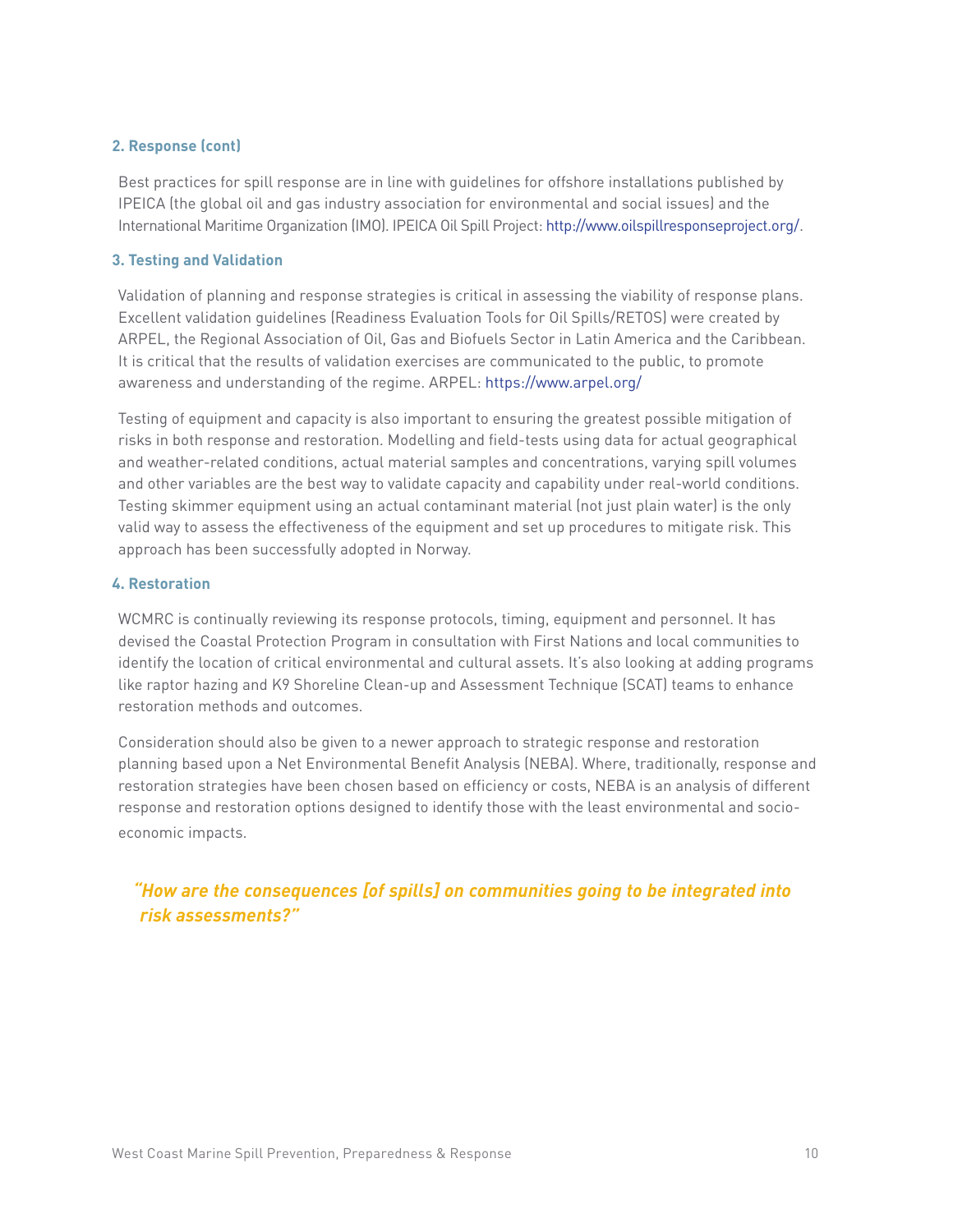# **CONCLUSION**

While much progress has been made in spill prevention, response and restoration, it is equally clear that more remains to be done, particularly in the areas of coordination and communication, both within the regime and outside its traditional boundaries. Progress will depend on greater sharing, communication and collaboration among stakeholders, such as could be provided by a committee of active stakeholders representing key issues, including all levels of government, First Nations, industry experts and community members. Regardless of how the collaboration and cooperation occur, both will be fundamental to the creation of a world-leading regime to protect the waters and shores of Canada's West Coast.

#### **REQUEST FOR INPUT**

Transport Canada is preparing to enter a pre-consultation phase about the imposition of a formal North Coast tanker moratorium, as outlined in the Prime Minister's Mandate Letter given to the new Minister of Transport.

The BC Ministry of Environment held seven First Nations workshops during May 2016. They are also holding meetings of a technical working group from May through July 2016. For information about the new regime and how to submit your comments [ *http://bit.ly/244Fq1o* ].